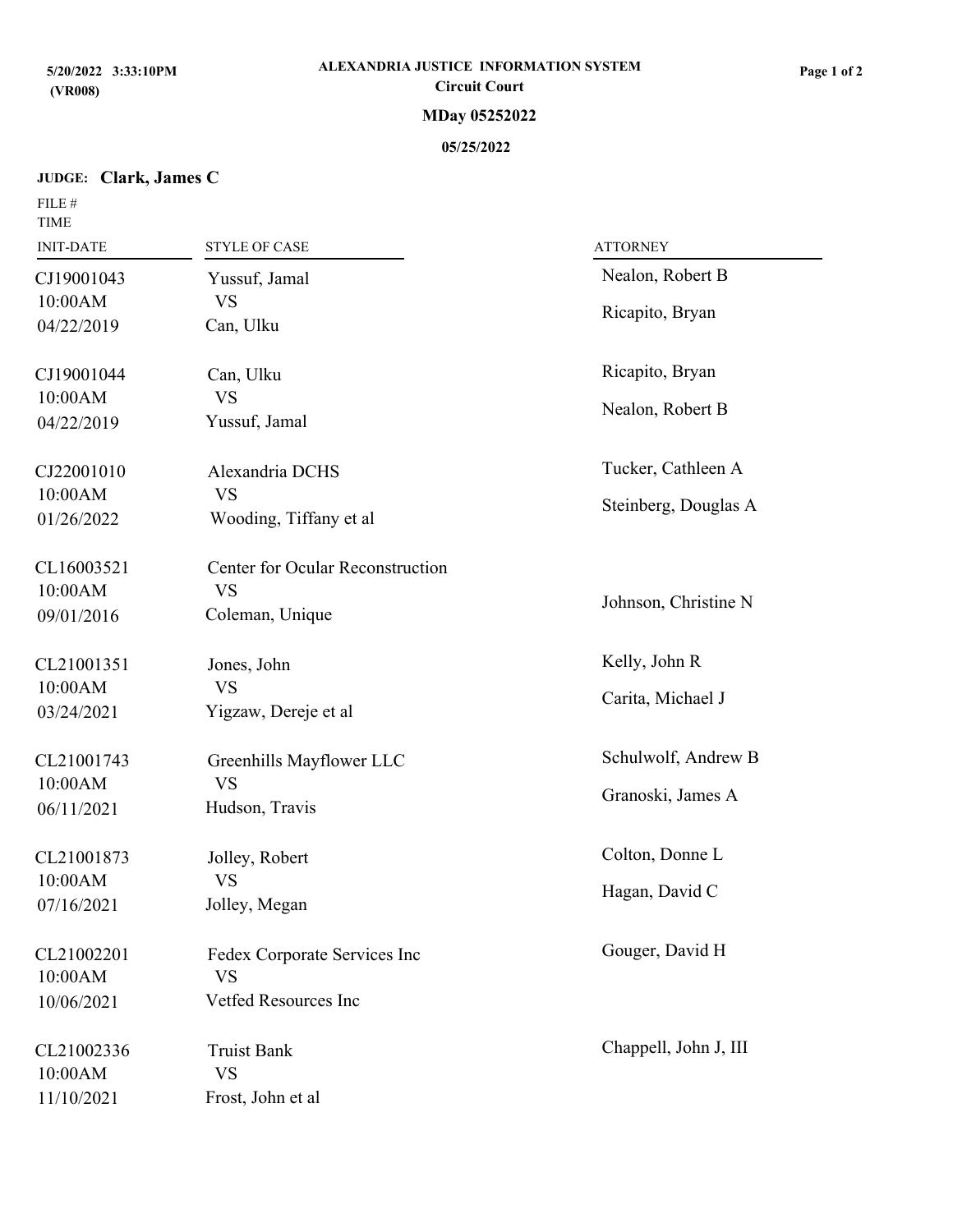## **JUDGE: Clark, James C**

| CL22001456 | In Re: Cremation of Unclaimed Remains of Kont |  |
|------------|-----------------------------------------------|--|
| 10:00AM    | VS.                                           |  |
| 04/19/2022 |                                               |  |

CW17001354 06/30/2017 Cravens, Lisa et al 10:00AM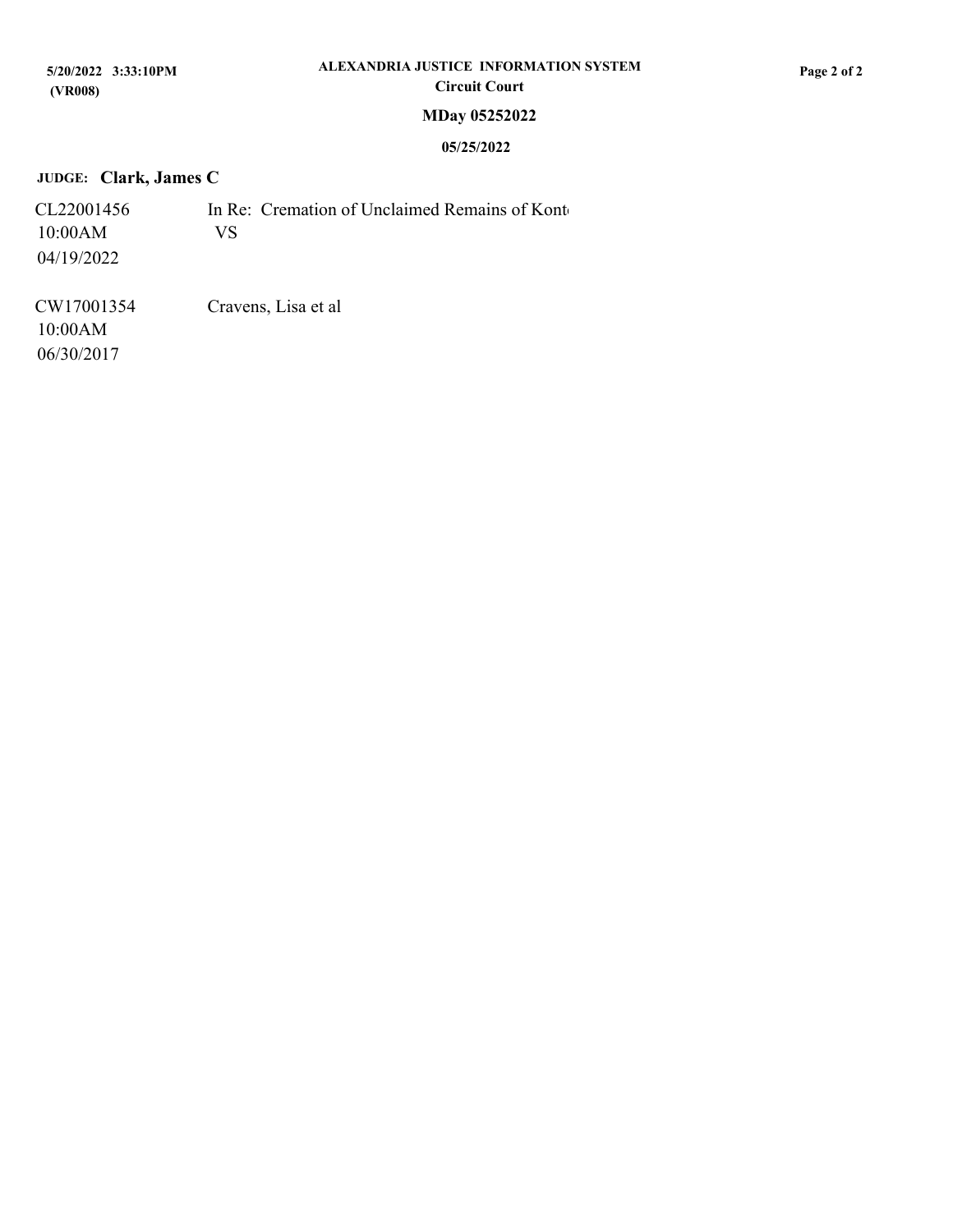## **JUDGE: Kemler, Lisa B**

FILE  $\#$ 

| <b>TIME</b><br><b>INIT-DATE</b>     | <b>STYLE OF CASE</b>                  | <b>ATTORNEY</b>                                   |
|-------------------------------------|---------------------------------------|---------------------------------------------------|
| CL16002879                          | Segal, Michelle                       | Grimes, Carolyn M                                 |
| 10:00AM<br>07/13/2016               | <b>VS</b><br>Fishbein, Paul           | McCammon, Jennifer L                              |
| CL19002994<br>10:00AM               | Hughes, James<br><b>VS</b>            | Abbate, Carolyn M<br>Pro se                       |
| 09/23/2019                          | Hughes, Deborah                       |                                                   |
| CL21002150<br>10:00AM               | Welcheck, Scott<br><b>VS</b>          | DuMont, Gregory T                                 |
| 09/23/2021                          | Alkozay, Mohibullah et al             |                                                   |
| CL22001298<br>10:00AM               | DCA Capitol Hill SNF LLC<br><b>VS</b> | Bulos, Jessica M                                  |
| 03/16/2022                          | Srinivasan, Parthasarathy             |                                                   |
| CL22001375<br>10:00AM               | Waldhoff, Rodney et al<br><b>VS</b>   | Shannon, Roy R<br>Khan, M Javad                   |
| 04/01/2022                          | Finley, Gregory et al                 |                                                   |
| CL22001508<br>10:00AM<br>04/29/2022 | In Re: Nehzat M Momtazi               |                                                   |
| CL22001526<br>10:00AM               | Townsend, Rachel<br><b>VS</b>         | Grimes, Carolyn M                                 |
| 05/03/2022                          | Townsend, Peter                       |                                                   |
| CL19001737<br>2:00PM                | Smith, Maurice et al<br><b>VS</b>     | Lopatto III, John S<br>Martin, Robert Jackson, IV |
| 04/11/2019                          | Conway, Martin et al                  |                                                   |